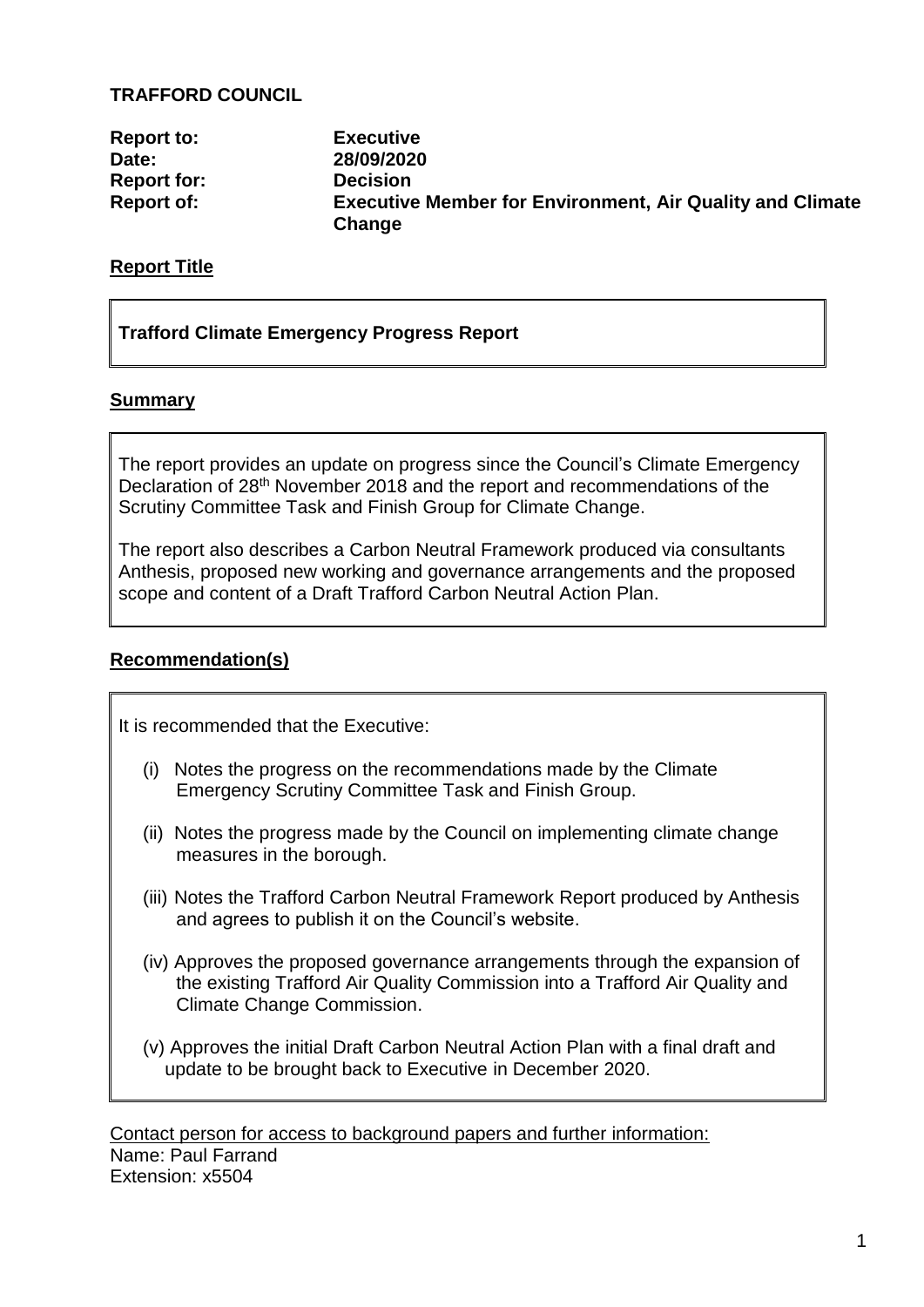| <b>Relationship to Policy</b>          | The project supports the Council's Corporate Plan   |  |  |
|----------------------------------------|-----------------------------------------------------|--|--|
| <b>Framework/Corporate Priorities</b>  | priorities of 'Health and Wellbeing' 'Successful    |  |  |
|                                        | and Thriving Places' and 'Green and Connected'      |  |  |
| Relationship to GM Policy or           | The project supports the aims of the GM Strategy,   |  |  |
| <b>Strategy Framework</b>              | GM 5 Year Environment Plan, draft GMSF and          |  |  |
|                                        | GM Cultural Strategy relating to Climate Change,    |  |  |
|                                        | Natural Capital, Green Infrastructure and Public    |  |  |
|                                        | Health                                              |  |  |
| Financial                              | No additional financial implications directly from  |  |  |
|                                        | this report. All future studies and actions not     |  |  |
|                                        | covered by existing identified funding will be      |  |  |
|                                        | reviewed as they arise                              |  |  |
| Legal Implications                     | No legal implications                               |  |  |
| <b>Equality/Diversity Implications</b> | No adverse impacts                                  |  |  |
| <b>Sustainability Implications</b>     | The Framework and Action Plan will help to          |  |  |
|                                        | achieve the Council's aims and objectives relating  |  |  |
|                                        | to the Council's Climate Emergency declaration      |  |  |
| Resource Implications e.g. Staffing    | Staff resources required from across the council    |  |  |
| /ICT / Assets                          | for delivery, implementation and governance         |  |  |
| <b>Risk Management Implications</b>    | Not applicable                                      |  |  |
| Health & Wellbeing Implications        | The project has strong links to the Trafford Health |  |  |
|                                        | and Wellbeing Strategy                              |  |  |
| <b>Health and Safety Implications</b>  | Not applicable                                      |  |  |

### **Background**

- 1.0 The Council declared a Climate Emergency on 28<sup>th</sup> November 2018, committing to tackle climate change and work towards carbon neutrality for Trafford as an area as well as for the Council. This was partly in response to the UN Intergovernmental Panel on Climate Change (IPCC) publishing a report in October 2018 on the impacts of global warming of 1.5°C above pre-industrial levels and related global greenhouse gas emissions. The report warned that the risk of catastrophic climate change including extreme heat, drought, flooding and climate-related poverty would significantly increase unless global warming could be kept to a maximum of 1.5°C.
- 1.1 Trafford Council was the first authority in Greater Manchester to make a climate change declaration and commissioned a Scrutiny Committee Task and Finish Group to compile a report recommending how the Council's should respond. The report's recommendations and progress against each are summarised in Section 4. The Council's first strategy relating to climate change took the form of "Sustainable Trafford: A Strategy for the Transition to a Low-Carbon Future in Trafford" in 2008, which was published shortly before the 2008 UK Climate Change Act was introduced, which required the UK to reduce its emissions by 80% by 2050 compared to 1990 levels. However, the most recent Committee for Climate Change report indicates that the UK needs to be more ambitious and set net-zero carbon targets by 2050 or sooner combined with strong policies to make cities greener. This work was supported by the work of a cross-party Sustainability Select Committee tasked with bringing together partners and expertise to reduce Trafford's carbon footprint.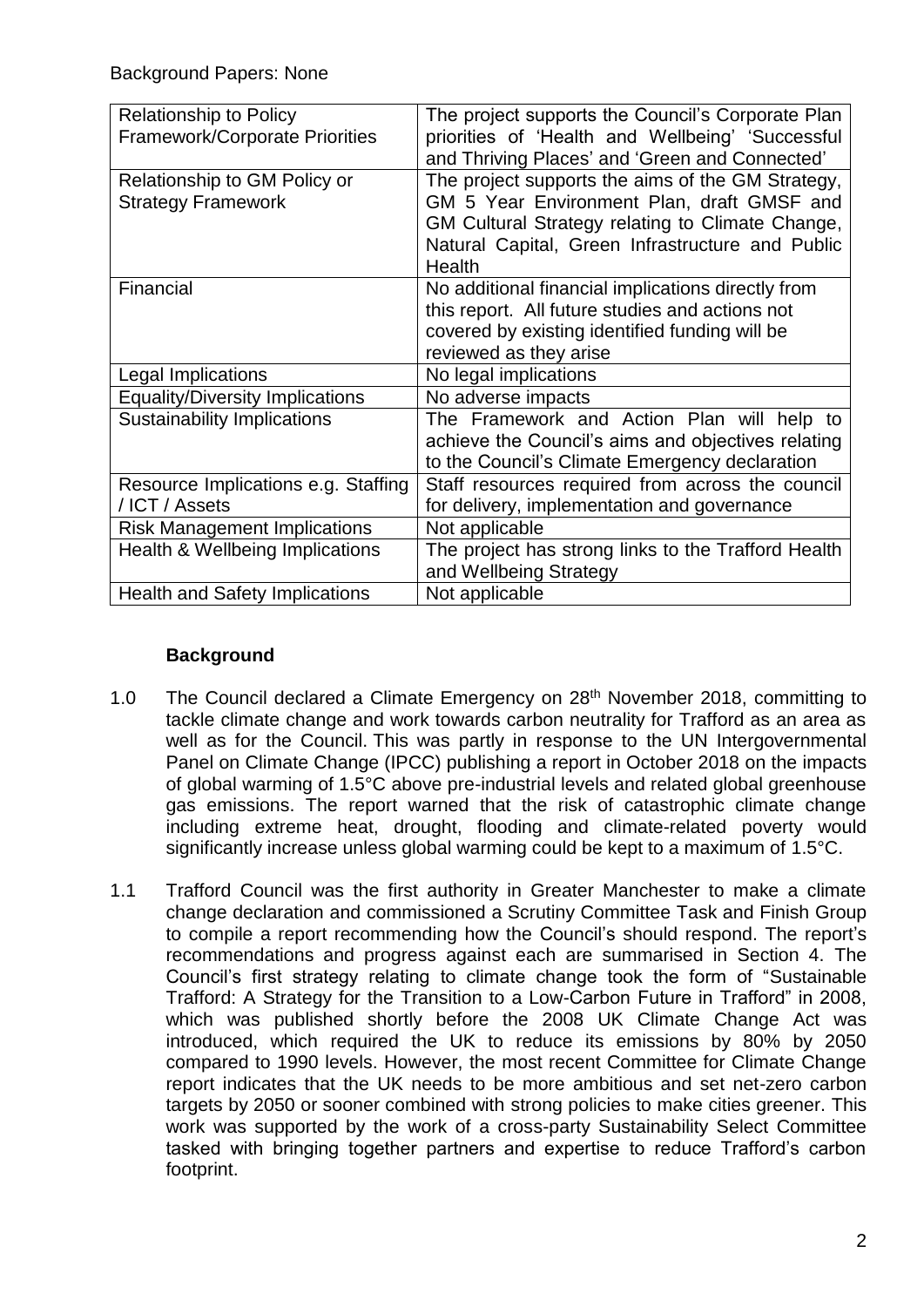1.3 The Council produced a further Climate Change Strategy in 2013, entitled 'Sustainable Trafford: An Over-Arching Strategy to tackle Climate Change and Energy Security', covering the period up to 2020, although it has since been superseded through the emergence of the Greater Manchester Combined Authority (GMCA) and publication of the GM 5 Year Environment Plan following the inaugural Green Summit of 2019. Nevertheless, many of the themes and identified projects remain relevant across the themes of buildings, energy, transport, public health and green infrastructure.

# **2.0 Carbon Emissions in Trafford**

- 2.1 The Government requires all local authorities to report on carbon emissions in their areas annually. This task is carried out by Amey on the Council's behalf and is available to view on the Government's Department for Business, Energy and Industrial Strategy (BEIS) website. Further information is also available via the Trafford Data Lab online resource, which brings together thematic open source data including data relating to climate change that can be assembled as a slide pack in visual form via an application and is also available to other local authorities across the country.
- 2.2 Current data for Trafford indicates that progress has been made towards the reduction of both overall and per capita emissions, both of which have demonstrated a declining trend for transport, domestic and business/industrial emissions.
- 2.3 The latest set of information published by BEIS in June 2020 shows that overall emissions from Trafford have declined from 2,156.5 kilo tonnes of carbon dioxide (kt CO2) in 2005 to 1,470.9 kt C02 in 2018. For the Industrial and Commercial sector, there was a reduction from 1,151.7 to 762.4 kt CO2 over the same period. Emissions from the Domestic Sector have been reduced from 579.1 to 357.0 kt CO2, whilst Transport emissions have been reduced from 420.7 to 348.0 kt CO2, a smaller relative reduction.
- 2.4 In per capita terms, emissions from Trafford have been reduced from 10 tonnes per capita in 2005 to 6.2 tonnes per capita in 2018.

### **3.0 Greater Manchester Context**

- 3.1 The inaugural GM Green Summit was held in March 2019, at which the GM 5 Year Environment Plan was launched, outlining the necessary steps to be taken to achieve carbon neutrality in GM by 2038. The Council is therefore committed to playing its part to help achieve the aims of the plan and is represented at officer level on both the GM Climate Emergency/5 Year Environment Plan and Decarbonising Our Public Estate officer groups as well as having member representation on the Green City Region Partnership Board, led by the Leader of the Council.
- 3.2 Through these groups and others such as the GM Housing Retrofit Group, the Council is currently involved in joint projects in the fields of energy efficiency, renewable energy, heat networks, biodiversity, green infrastructure and natural capital.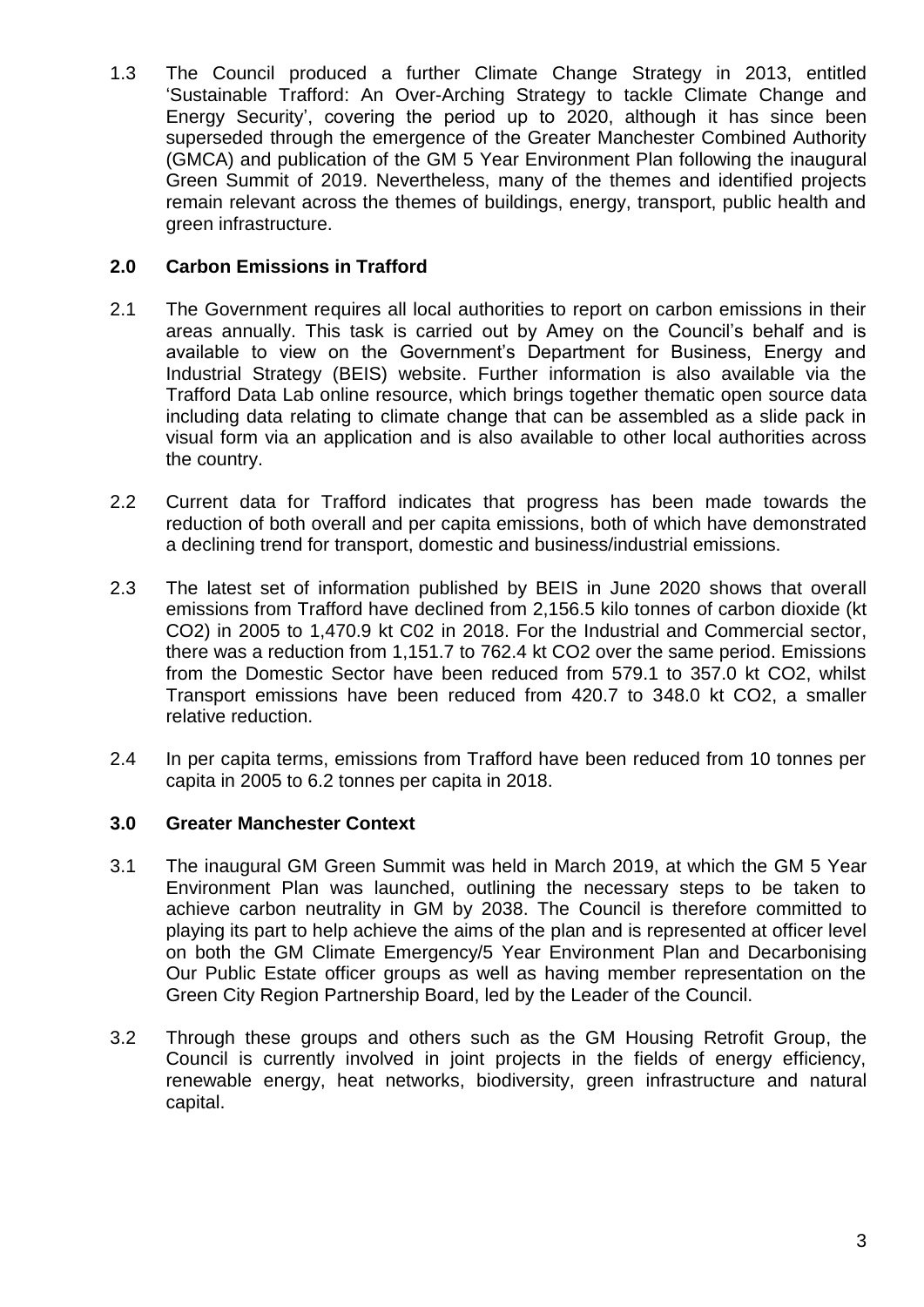# **4.0 Climate Change Scrutiny Committee Task and Finish Group – Update**

4.1 Following the climate emergency declaration in November 2018, the Scrutiny Task and Finish Group on Climate Change was commissioned to undertake the following key tasks:

(i) Seek advice from experts to develop a carbon budget and set a challenging target date for carbon neutrality in Trafford;

(ii) Consider systematically the Climate Emergency impact of each area of the Council's activities;

(iii) Make recommendations and set an ambitious timescale for reducing these impacts;

(iv) Assess the feasibility of requiring all report risk assessments to include Carbon Emission Appraisals, including presenting alternative approaches which reduce emissions wherever possible;

(v) Report to full Council with the actions the Council needs to take to address this emergency.

4.2 Progress against each of the recommendations of the Task and Finish Group in their final report submitted to and approved by the Council's Executive on 30th September 2019 are included in Table 1 below.

### **Table 1 – Scrutiny Committee Task and Finish Group Recommendations**

| <b>Recommendation</b>                                                                                                                                                      | <b>Progress</b>                                                                                                                                                                        |  |
|----------------------------------------------------------------------------------------------------------------------------------------------------------------------------|----------------------------------------------------------------------------------------------------------------------------------------------------------------------------------------|--|
|                                                                                                                                                                            |                                                                                                                                                                                        |  |
| 1. That a Committee be established to coordinate<br>Council's<br>Climate<br>work<br>relating<br>to<br>the<br>Emergency.                                                    | Proposed<br>arrangements<br>detailed<br>in.<br>section 9.0                                                                                                                             |  |
| 2. That the Committee complete activities 1-4<br>four with external experts and partners.                                                                                  | Anthesis commissioned and<br>Carbon<br><b>Neutral Framework Report produced</b>                                                                                                        |  |
| That<br>the<br>Committee<br>executive<br>3.<br>have<br>membership plus representation from key service<br>areas.                                                           | Proposed arrangements detailed<br>in.<br>section 9.0                                                                                                                                   |  |
| 4. That there be a lead Executive Member<br>dedicated to the Climate Emergency.                                                                                            | Executive Member for Environment, Air<br>Quality and Climate Change<br>has<br>responsibility for this remit.                                                                           |  |
| 5. That a dedicated officer role, reporting to the<br>Corporate Director of Place, be created to drive<br>the Climate Emergency Agenda forward.                            | Principal Officer position created via<br>restructure of Strategic Planning<br>&<br>Growth Team. Director of Growth and<br>Regulatory Services has a specific<br>Climate Change remit. |  |
| 6. That the Committee will oversee the action<br>plan and monitor Trafford's performance against<br>carbon reduction targets.                                              | Proposed arrangements detailed<br>in<br>section 9.0                                                                                                                                    |  |
| 7. That the Councils Carbon Budget be published<br>annually alongside the Financial Budget.                                                                                | No currently published - budget for<br>Trafford included in Carbon Neutral<br>Framework.                                                                                               |  |
| 8. That an additional Scrutiny Committee or Sub<br>Committee be established to<br>scrutinise<br>the<br>Council and their partners in relation to the<br>Climate Emergency. | Proposed arrangements identified<br>- in<br>Section 9.0                                                                                                                                |  |
| 9. That Climate Emergency Implications and<br>listed as<br>sustainability<br>be<br>be<br>an area<br>to                                                                     | Sustainability currently included – to be<br>considered further in the context of                                                                                                      |  |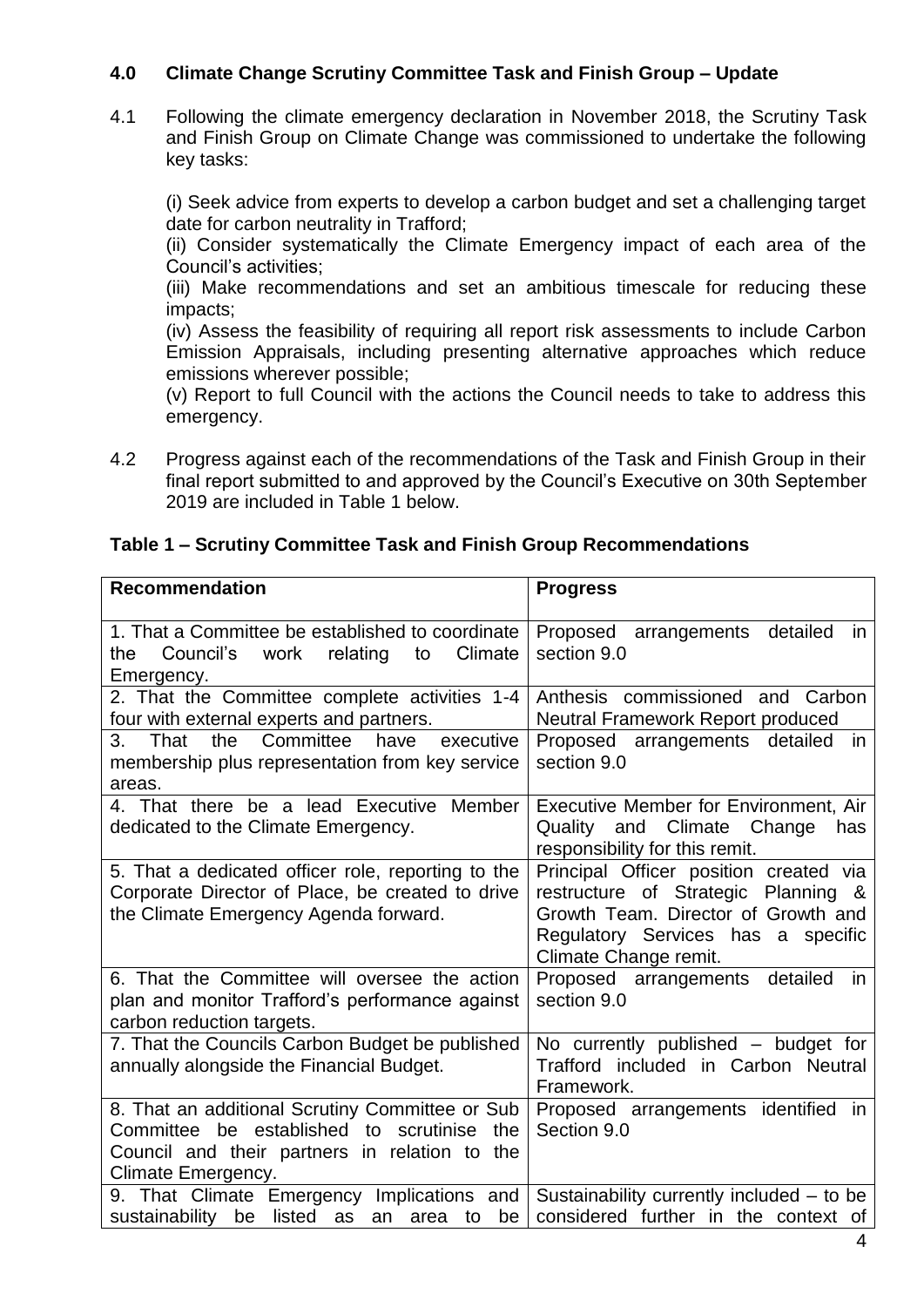| considered in reports.                                                                            | report templates.                                                              |  |
|---------------------------------------------------------------------------------------------------|--------------------------------------------------------------------------------|--|
| 10. That Climate Emergency be added to the                                                        | To be addressed by the Council's                                               |  |
| Corporate Plan an additional priority forming part                                                | Corporate Plan Team as part of the                                             |  |
| of the annual report and performance monitoring.                                                  | next version of the plan.                                                      |  |
| 11. That the Council roll out Carbon literacy<br>training across the workforce and Councillors.   | Training programme implemented via<br>Public Health. Trafford's Public Heath   |  |
|                                                                                                   | Annual Report for 2019 was focused on                                          |  |
|                                                                                                   | <b>Combatting Climate Change.</b>                                              |  |
| 12. That Climate Emergency champions<br>be                                                        | Not currently implemented although                                             |  |
| recognised within the organisation.                                                               | staff climate change group established.                                        |  |
| 13. That a comprehensive Communication and                                                        | To be taken forward in Action Plan.                                            |  |
| Engagement Strategy be developed including                                                        | <b>Dedicated</b><br>website<br>under<br>section                                |  |
| dedicated Climate Emergency Section of the<br>Council's Website, wide distribution of the Public  | development via Strategic Planning<br>Team with links to relevant information, |  |
| Health Annual Plan and Internal communications                                                    | plus information available via Trafford                                        |  |
| (sections on the intranet).                                                                       | Data Lab's Climate Emergency Open                                              |  |
|                                                                                                   | Data Companion.                                                                |  |
| 14. That the Executive consider the 33 Actions                                                    | Included<br>in The<br>Carbon<br>Anthesis                                       |  |
| for Local Authorities laid out by Friends of the                                                  | Framework<br>Neutral<br>Report<br>and                                          |  |
| Earth and implement as many as possible.                                                          | monitored via GM Climate Emergency                                             |  |
|                                                                                                   | Group.                                                                         |  |
| 15. That the Executive consider the following                                                     |                                                                                |  |
| quick wins:                                                                                       |                                                                                |  |
| <b>Buy Green Energy</b><br>$\bullet$                                                              | <b>STAR</b><br>detailed<br>4.12<br>progress<br>in<br>Procurement               |  |
| Adjust the Council Social Value weighting<br>$\bullet$<br>in procurement to include carbon impact |                                                                                |  |
| Increase number of EV Charging points in<br>$\bullet$                                             | EVCP increased<br>new<br>as<br>part of                                         |  |
| <b>Trafford</b>                                                                                   | <b>GM</b><br>developments<br>and<br>through                                    |  |
| Stop promoting measures that increase                                                             | programme/OLEV<br>supporting<br>and                                            |  |
| greenhouse gasses                                                                                 | council capital funding allocation.                                            |  |
| Install food waste collection bins in all                                                         | Not currently in place - to be taken                                           |  |
| Council buildings (including in kitchens for                                                      | forward<br>action<br>Plan<br>in<br>via                                         |  |
| employees)                                                                                        | Council/Amey.                                                                  |  |
| 16. That the Executive ask officers to complete                                                   | Trafford progress monitored via GM                                             |  |
| the Trafford position column of appendix 2 of the                                                 | <b>Climate Emergency Group and Council</b>                                     |  |
| Friends of The Earth actions for Local Authorities.                                               | representatives.                                                               |  |

4.3 An Action Plan was also submitted by the Task and Finish Group to Executive, which combined GM 5 Year Environment Plan priorities with the Friends of the Earth's '33 Actions that Local Authorities Can Take on Climate Change'. Monitoring of this work falls under the remit of the GMCA Climate Emergency/5 Year environment working group attended by Trafford Council officers and co-ordinated by the GM Environment Team. The 33 actions have since been reduced to 31 actions following Friends of The Earth's collaborative work with Ashden, a London-based charity that works in the field of sustainable energy and development.

### **5.0 Update on Further Climate Emergency Activity in Trafford**

Further to the recommendations of the Scrutiny Task and Finish Group, the following sections highlight the significant additional progress that has been made by the Council across its service areas in responding to the climate emergency declaration.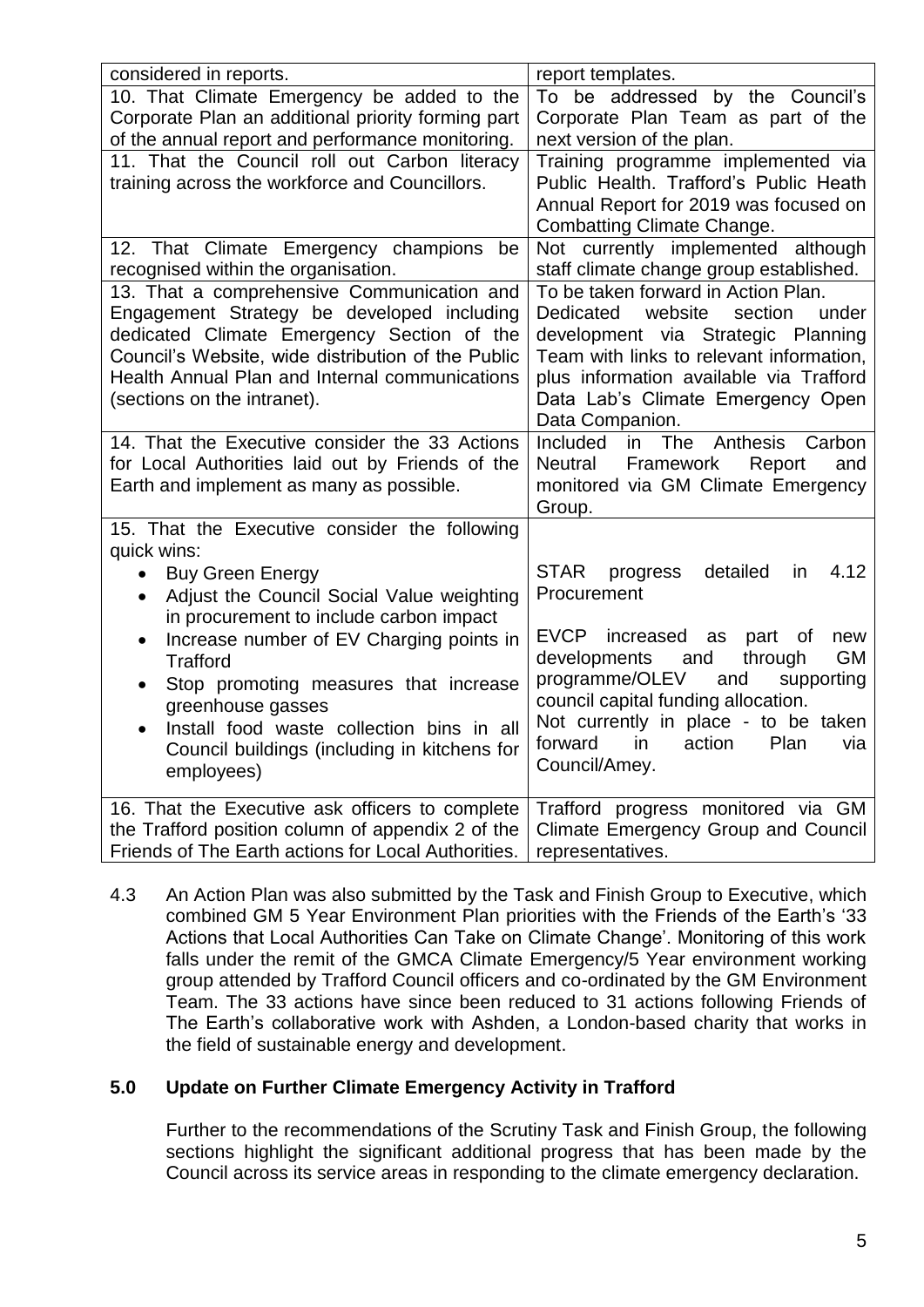### **5.1 Clean Air**

5.1.1 The Council and the other ten local authorities is working alongside GMCA and TfGM to develop the Clean Air Plan to tackle roadside Nitrogen Dioxide (NO2) levels at the roadside, as well as the proposed Clean Air Zone across GM and associated public consultation and engagement. Although the principal objectives of the Clean Air Plan are not directly concerned with climate change, it is recognised in the Government's 2020 "Decarbonising Transport – Setting the Challenge" that it is not possible to develop a pathway to net zero carbon without major transport emissions reductions. This illustrates the complementary nature of the Clean Air Plan and associated emissions-based work around electric vehicle charging infrastructure, traffic reduction, vehicle replacement funds and public transport retrofit programmes.

# **5.2 Electric Vehicle Charging Infrastructure**

5.2.1 In 2019 there were over 4,100 plug-in cars and light goods vehicles licensed in Greater Manchester, of which over 600 were licensed in Trafford, representing a 37% increase in plug-in vehicles in Trafford from Q3 2018, compared to an overall increase in GM of 34% for the same period. To support the delivery of TfGM's Electric Vehicle Infrastructure Project, a procurement exercise was carried out in 2019 and Amey were appointed to operate the GMEV network in December 2019, installation of charge points being focused primarily on publicly owned car parks. Council capital funding of £500k was also approved in early 2020 to support additional installations of EV charge points across Trafford. Procurement options and funding opportunities are being explored such as those available through The Office for Low Emissions Vehicles (OLEV), to maximise the potential leverage from this investment, including covering the cost of ongoing maintenance and generation of future revenues.

### **5.3 Safety and Air Quality around School Gates**

- 5.3.1 The Council's commitment to road safety and improving air quality around schools resulted in an Executive Member and Officers working group being established in October 2018 aimed at reducing traffic, improving air quality and improving road safety around schools at the start and end of the school day to increase the likelihood that children will walk or cycle to school, with additional benefits for children's health and wellbeing. Public Health are also working with the Living Streets, a Manchester-based charity that promotes everyday walking.
- 5.3.2 The Council is also promoting anti-vehicle idling policies within schools and more widely raising awareness of the issue of engine idling across the Trafford.

### **5.4 Active and Sustainable Travel – Walking and Cycling**

5.4.1 Programme Entry status for major walking and cycling infrastructure schemes has been achieved via The Mayor's Challenge Fund (MCF) including sections of the Stretford Cycleway, Wharfside, Sale Town Centre to Sale Water Park, Urmston Active Neighbourhood, Altrincham Link Route and Seymour Grove in tranches 1 to 6 (see Table 1 below) As part of the Safe Streets Trafford programme features such as pop up walking and cycle lanes have been established, with further proposals as part of the Emergency Active Travel Fund for GM. There are also two further TfGM-led bids in Tranche 5: Active Neighbourhoods across the 10 districts and a GM Bike Hire scheme.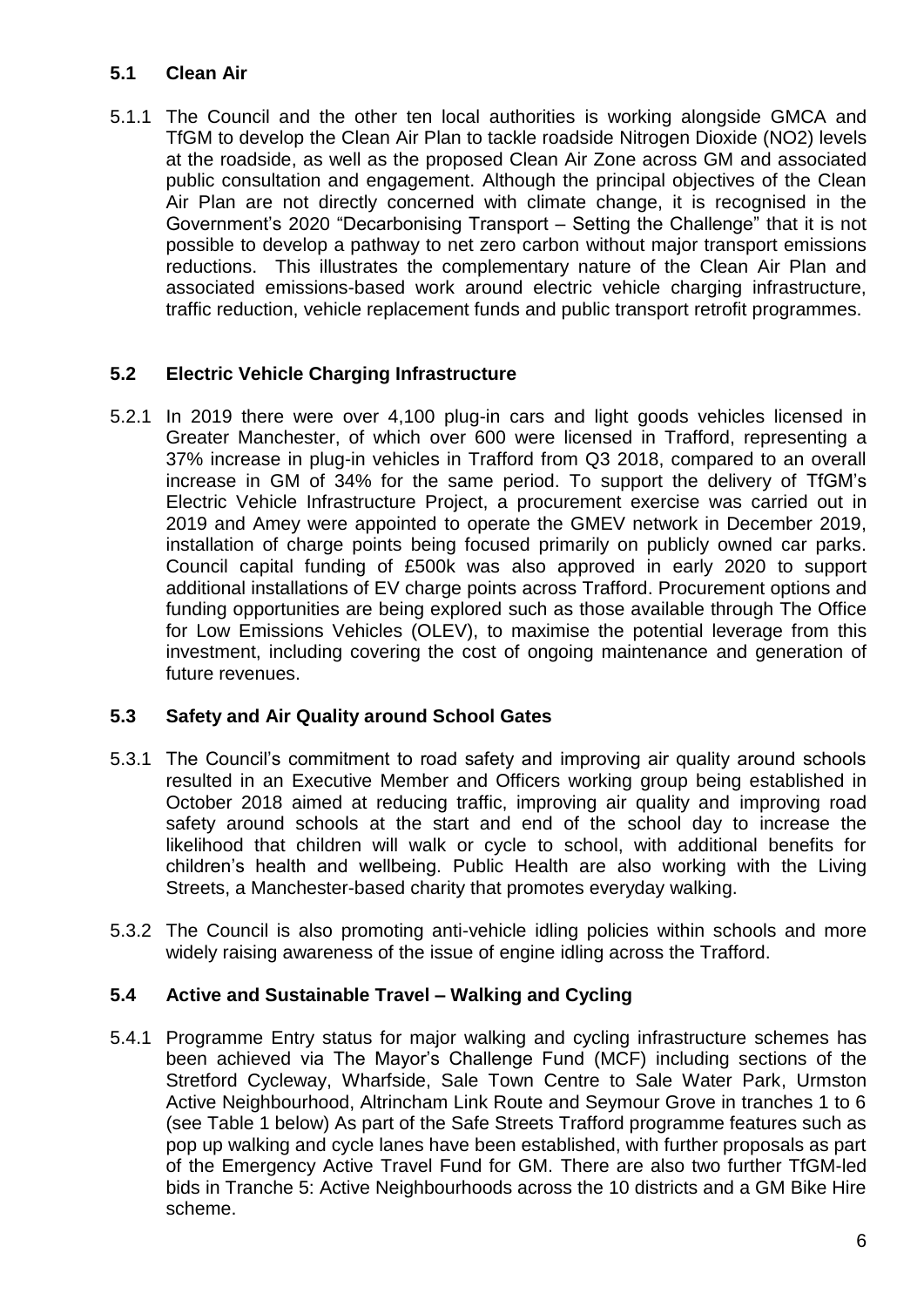# **Table 2 - GM Mayor's Challenge Fund Schemes in Trafford.**

| <b>Tranche</b> | <b>Proposal</b>                                                                | <b>Provisional</b><br><b>Award</b> | <b>Detail</b>                                                                                                                      |
|----------------|--------------------------------------------------------------------------------|------------------------------------|------------------------------------------------------------------------------------------------------------------------------------|
| 1              | Talbot Road (White City Way to<br>Seymour Grove), Stretford                    | £500k                              | Junction improvement for<br>pedestrian/cyclists and light<br>segregation for cyclists                                              |
| $\overline{2}$ | Talbot Road/A56 Chester Road<br>and Talbot Road/Great Stone<br>Road, Stretford | £1.1m                              | Junction improvement for<br>pedestrians/cyclists                                                                                   |
| 4              | Wharfside Way/Europa Way/Moss<br>Road, Trafford Park                           | £2.7m                              | Dedicated walking and cycling<br>improvements, including<br>junction improvements                                                  |
| 5              | Urmston Active Neighbourhood,<br>Urmston                                       | £11.4m                             | Active Neighbourhood scheme,<br>comprising a community-led<br>package of schemes to deliver<br>improvements for<br>walking/cycling |
| 5              | Sale Town Centre to Sale Moor to<br>Sale Water Park, Sale                      | £8.4m                              | Dedicated walking and cycling<br>improvements, including<br>junction improvements and<br>public realm works                        |
| 6              | Seymour Grove, Old Trafford                                                    | £7.9m                              | Dedicated walking and cycling<br>improvements, including<br>junction improvements                                                  |
| 6              | North Altrincham Bee Network,<br>Altrincham                                    | £3.9m                              | Dedicated walking and cycling<br>improvements, including new<br>bridge, junction improvements                                      |

### **5.5 Green Infrastructure and Natural Capital**

- 5.5.1 The Council has commissioned options appraisals or masterplans for three of Trafford's key greenspace and natural capital assets at Longford Park, Sale Water Park and the former William Wroe Golf Course. Development Phase funding was secured from The National Lottery Heritage Fund for Longford Park in December 2019, with climate change mitigation, adaptation and biodiversity at the heart of the bid and its project partnerships. Options Appraisals were also completed in 2019 for Sale Water Park and William Wroe, to be taken forward in conjunction with environmental partner organisations and community groups, emphasising the need for nature based, low carbon solutions to the challenges posed. Sale Water Park and William Wroe have strong links to the Sale and Urmston MCF schemes, whilst Longford Park has strong links to the A56 temporary walking and cycling route, Stretford Cycleway and the place shaping work in Stretford Town Centre and The Civic Quarter.
- 5.5.2 In 2020, the Council's Executive also approved the proposed voluntary dedication of Turn Moss, Stretford and the former William Wroe Golf Course as Town/Village Greens for the benefit of local people and the local environment.
- 5.5.3 162 new trees have been planted across Trafford in 2020 in conjunction with City of Trees as part of The Urban Tree Challenge Fund through the GM Forest Partnership, funded via The Forestry Commission as part of their work to expand woodland and tree cover across England. A further woodland creation bid to DEFRA is currently in development, which will look to create an additional 10 hectares of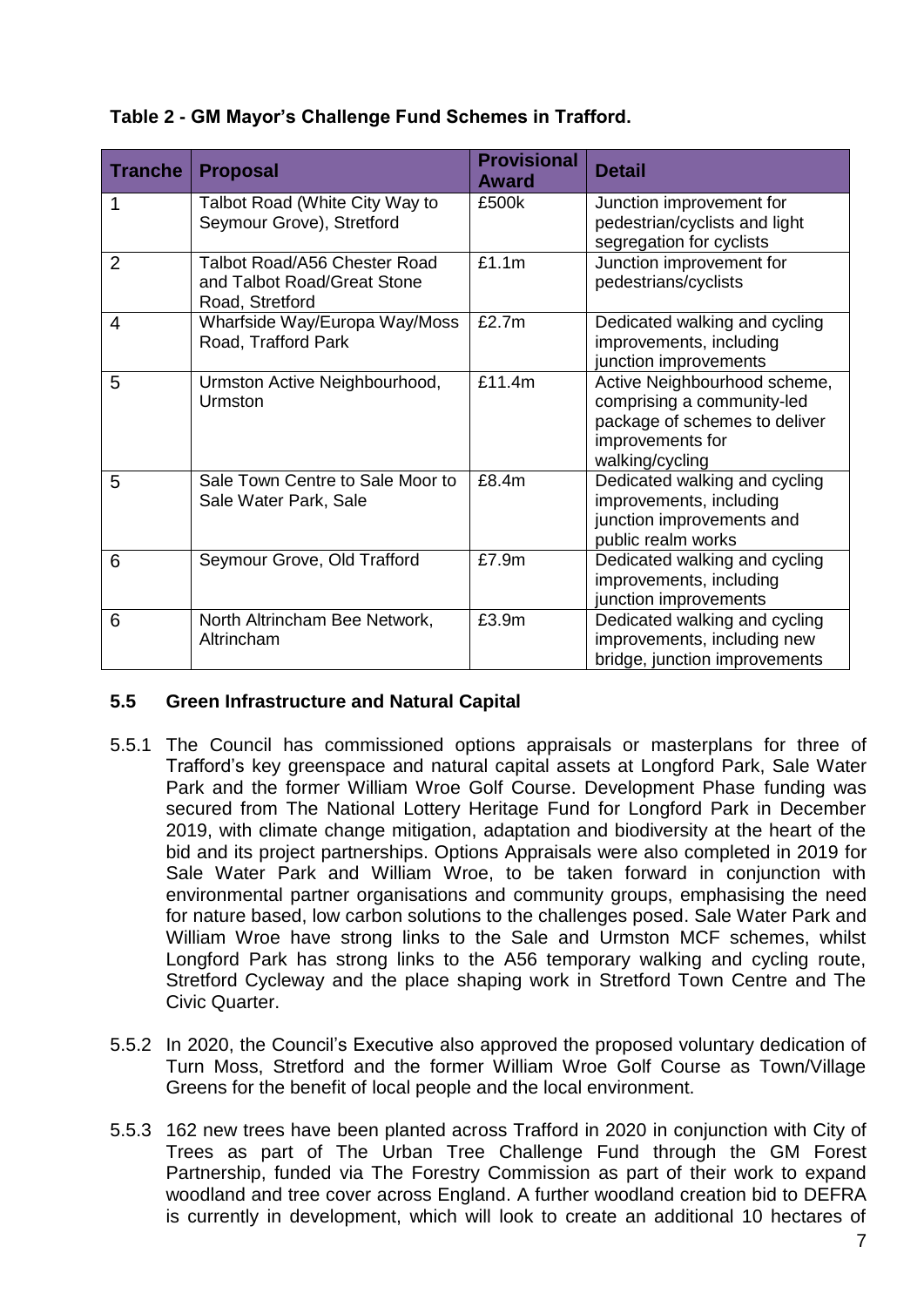woodland cover across Trafford in each of the 5 years of the project with a commencement date of autumn/winter 2020/21. This project would link to work progressed through the GM Forest Partnership and GM Tree and Woodland Strategy published in early 2020. These funding bids have been complemented by the Council's investment in highway and park tree planting and replacement via the capital programme.

5.5.4 Through the Trafford Countryside Management Partnership, led by City of Trees and involving The Conservation Volunteers, Amey and The Environment Agency; improvements have been achieved at sites such as Sale Water Park through the restoration of a former meadow for enhanced biodiversity and through the restoration of water vole habitat and public access around Urmston Meadows, funded through the Council's capital programme and grant funding through Veolia Environment Trust.

# **5.6 Housing Standards**

- 5.6.1 The Council is part of the Local Energy Advice Programme (LEAP) a free service open to all homeowners, private renters and social housing tenants that helps people keep warm and reduce their energy bills at no additional cost. Free advice available includes:
	- Installing free, simple home energy measures such as LED lighting and draught proofing.
	- Energy efficiency hints and tips and ensuring heating control is working correctly.
	- Checking cheapest available tariffs.
	- Arranging free telephone advice to help with benefits, money and bills.
	- Referral for further energy efficiency improvements such as loft or cavity wall insulation and in some instances a new boiler.
- 5.6.2 There is also advice and signposting on offer regarding Warm Homes Discount, Winter Fuel Payment, Cold Weather Payment and the Priority Service Register which provides extra support from energy providers for vulnerable customers.

# **5.7 Carbon Literacy**

5.7.1 The Council was involved in a Government-funded pilot to develop specific Carbon Literacy training for staff and elected members to enable participants to commit to personal and professional commitments to reducing their carbon footprint. This training was rolled out to Council staff in early 2020 to convey the message that every single person who works and lives in Trafford needs to understand how their actions and decisions impact on the climate emergency.

### **5.8 Employee Incentives**

5.8.1 The Cycle to Work scheme, in conjunction with Halfords, is part of the government's Green Transport Plan and allows Council employees to access bikes and safety equipment tax free, encouraging a healthy lifestyle and reducing environmental impact and carbon emissions.

# **5.9 Planning**

5.9.1 From a planning policy perspective, the draft Greater Manchester Spatial Framework (GMSF) contains detailed policies on carbon and energy, resilience, air quality and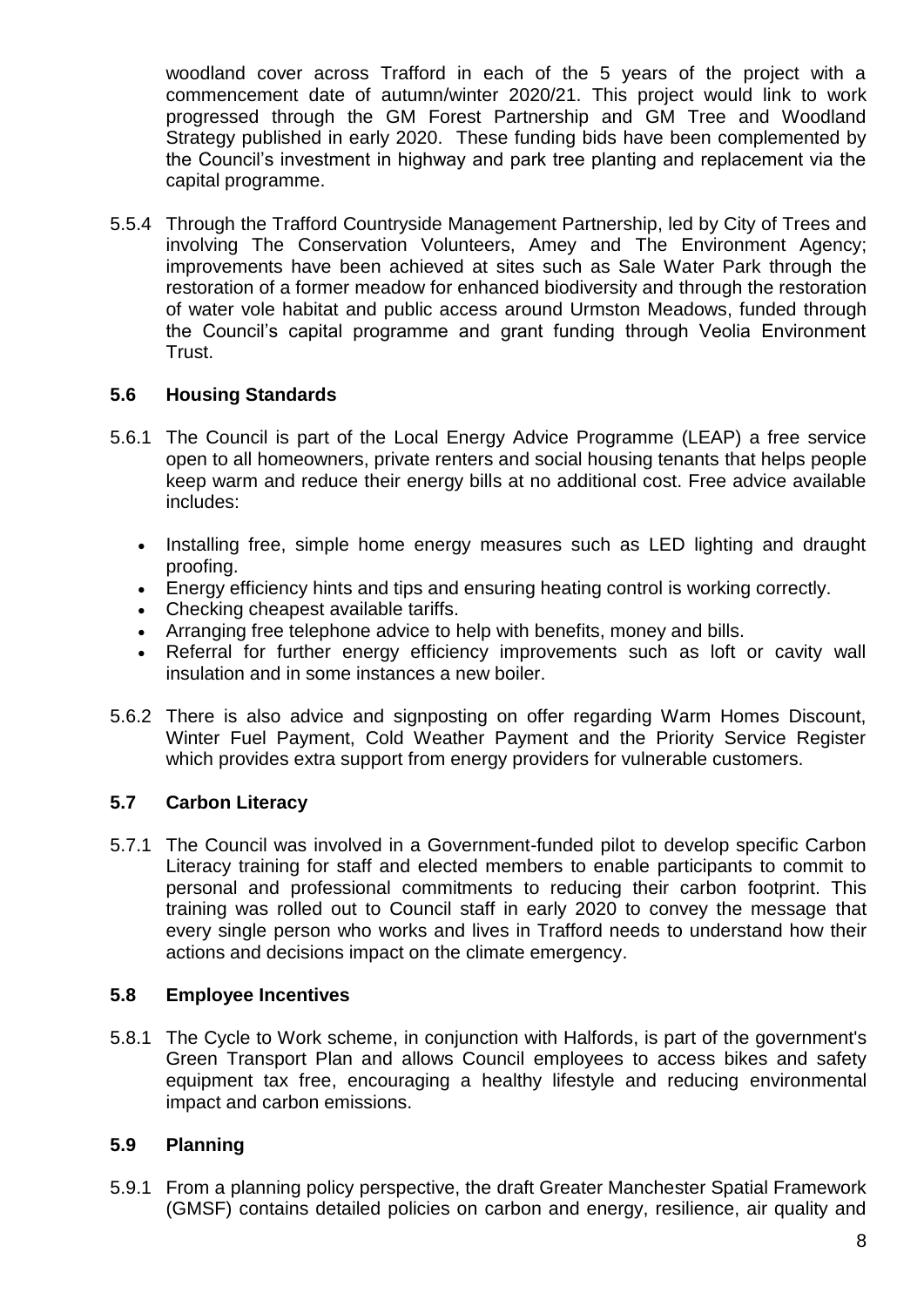flood risk. Low carbon, active travel, decentralised energy, water management, green infrastructure and biodiversity net gain are key components of masterplanning for the Carrington and Timperley allocations. Similar policy themes are being developed as part of the Trafford Local Plan, with climate change and the climate emergency featuring as an overarching theme, and as part of place shaping work such as the draft Area Action Plan for The Civic Quarter and Stretford Town Centre Masterplan.

5.9.2 Through the development management process, the Council continues to secure the provision of SUDS schemes, electric vehicle charging points, green infrastructure and biodiversity enhancements, plus energy strategies for major development through the existing climate change related policies of the Core Strategy and National Planning Policy Framework.

### **5.10 Waste Management**

- 5.10.1 As part of its successful approach to waste reduction, reuse and recycling, the Council in partnership with Amey has introduced 'Recycling on the go' facilities in high footfall zones to encourage more localised, everyday recycling of materials such as plastic bottles, paper and card.
- 5.10.2 As part of the successful campaign to phase out single use plastics in Council buildings and functions, the Council has also worked with high profile partners such as INTU, for example by issuing reusable bottles and shopping bags as part of the campaign.
- 5.10.3 The Council's published annual recycling rate in 2019 was 57.3%, of which 24.06% was waste sent for recycling and 33.23% sent for composting*.* This headline figure represented one of the highest in the North West region.

### **5.11 Business Support**

5.11.1 In 2019 the Council launched a new Small Business Loan Fund to provide muchneeded support for businesses across the borough, with a focus on loan applications from businesses looking to reduce their carbon footprint or those looking to have a positive impact on the environment. The carbon reduction initiative links to the wider central Government and GM Clean Growth agenda, complementing support and networking opportunities through the GM Business Growth Hub's 'Green' team.

### **5.12 Procurement – Buildings and Street Lighting**

- 5.12.1 Following the expiry of the Council's electricity contract in 2019, STAR engaged with Trafford and partner authorities to assess opportunities for collaboration on the procurement of energy supplies. Although the wholesale cost of electricity has fallen in recent years, third party, non-commodity costs such as Transmission Network Use of System (TNUoS), Distribution Use of System (DUoS) and Feed in Tariff (FiT) have risen, with projected further future rises. To mitigate the impact of these additional costs, demand managed processes are applied across all Local Authorities to ensure Government targets on carbon emissions and climate change levies are met, therefore reducing the overall cost of energy in the future.
- 5.12.2 Following the STAR options appraisal, the Council's Executive approved proposals for the Council to enter into a contract via the Yorkshire Purchasing Organisation for its electricity supply, with multiple benefits benefits including a rebate against spend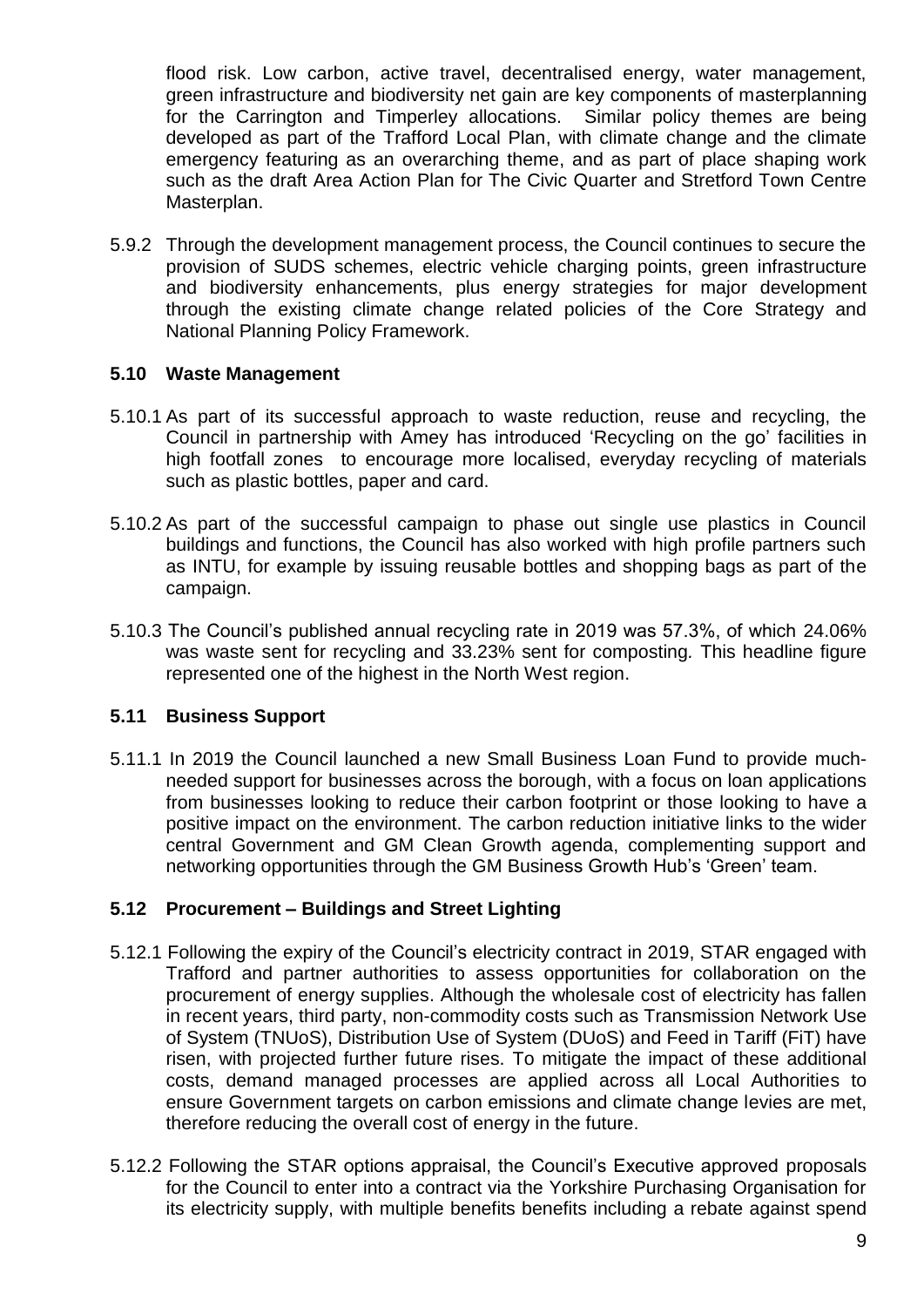through the Framework Agreement and an option to agree the percentage of energy received via renewable sources. In 2019 STAR also launched a new 'Responsible Procurement Strategy' which covers issues such how social value, modern slavery, carbon reduction and single use plastics can be addressed through ethical and sustainable procurement.

# **5.13 Public Health**

5.13.1 Trafford's 2019 Public Health Annual Report was focused on Climate Change and the Climate Emergency, whilst Public Health staff implemented a programme of Carbon Literacy training for employees and Members enabled via Government funding in early 2020. This has been complemented through the establishment of an employee Climate Change group.

# **6.0 COVID 19 Impact**

6.1 The COVID-19 pandemic has brought about positive environmental and climate change benefits through reduced private car use, traffic congestion and improved air quality, increased levels of home working and walking, cycling and use of local greenspaces for exercise and commuting; as well as through support for community food networks and local food production. However, Council capacity has been diverted towards dealing with the multi-faceted impacts of the pandemic, reducing available capacity to progress the development of its climate change strategy.

# **7.0 Anthesis Carbon Neutral Framework Report – Key Findings**

- 7.1 The Council commissioned consultants Anthesis to produce a Carbon Neutral Framework Report for Trafford (see Appendix 1), the objectives of which were as follows:
	- to provide an overview of Trafford's emissions through the concept of a carbon budget;
	- to set out the roles and responsibilities of relevant stakeholder groups within Trafford;
	- to define reporting and governance mechanisms between local government, organisations and citizens within the borough of Trafford;
	- to establish clear structures for ambitious collaboration between committed organisations which will contribute to the borough becoming carbon neutral.
- 7.2 The Carbon Neutral Framework Report is intended to underpin the future development and implementation of borough-wide actions and projects which contribute to carbon neutrality within Trafford. The report identifies that successful delivery of carbon neutrality targets within Trafford is contingent upon the following:
	- Trafford Council and other local organisations recognising their significant influence over the boroughs emissions;
	- A core of committed organisations working in partnership, demonstrating leadership and formally pledging support and resources to this agenda;
	- Future work and coordination to further develop and implement the structures defined in this document.
- 7.3 The dominant source of emissions is buildings (c. 75%) specifically from the production and usage of energy to provide heat and electricity. Of the remaining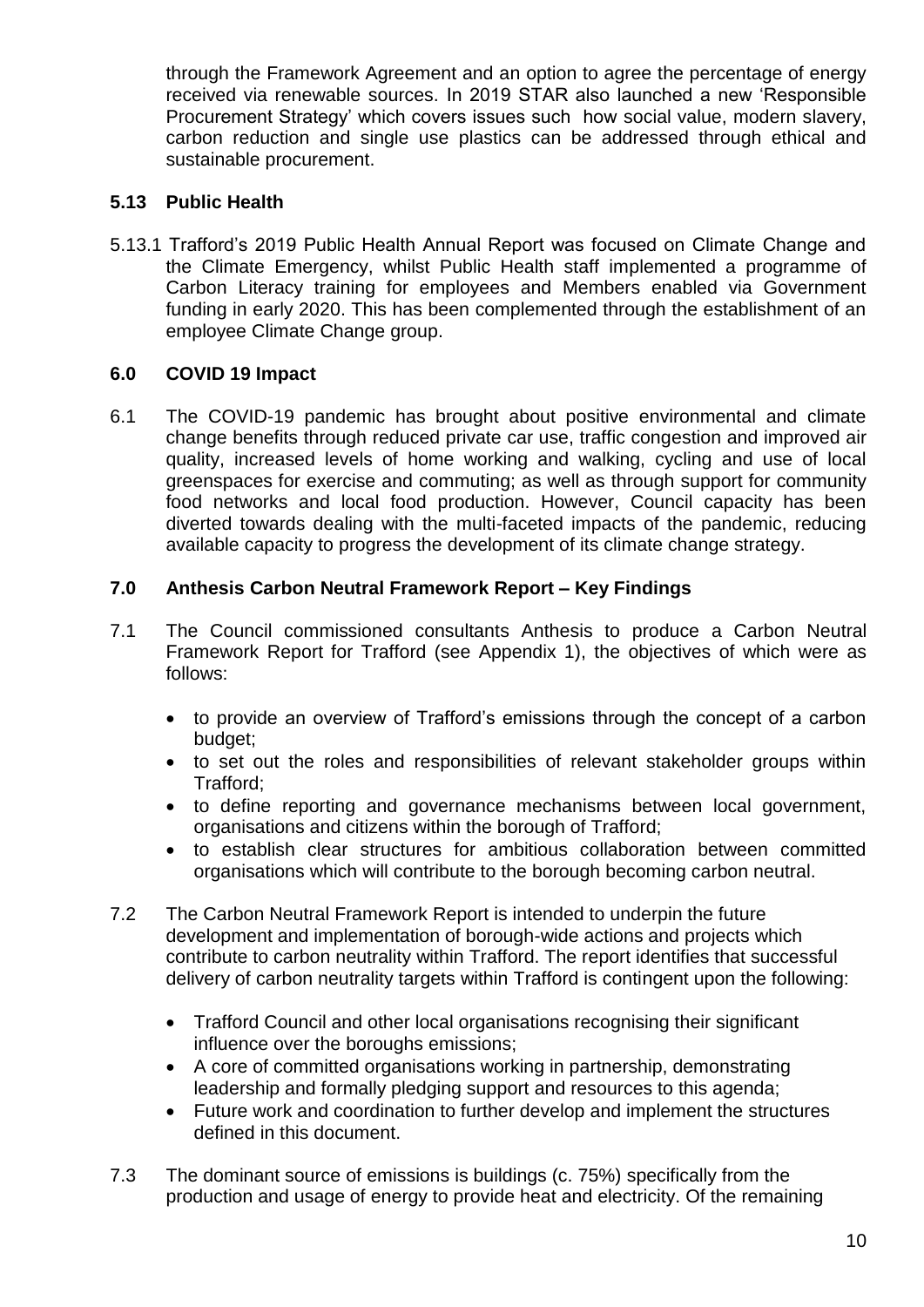20%, the dominant contributor is from on-road transportation i.e. petrol and diesel vehicles, with a small contribution from waste management.

- Achieving emissions reductions can be achieved in two ways:
- Reducing the demand for energy through improved efficiency and decreased waste
- 'Greening' the energy supply through the increased capacity of renewable energy sources

# **Key Findings**

- 7.4 The key findings for Trafford identified in the report are:
	- Remain within a maximum cumulative emissions budget of 9,500 ktCO2for the period 2020-2100;
	- Initiate an immediate programme of emissions reductions measures averaging 13.4% annual reduction in emissions;
	- Reach zero or near-zero carbon no later than 2041, by which point only 5% of the budget remains;
	- Unchecked, the current rate of emissions will use up all of Trafford's 2100 budget within 7 years from 2020;
	- The target for carbon neutrality in Trafford has been set at 2038, consistent with the GM target set out in the 5 Year Environment Plan.
- 7.5 The report identifies a Council-Business Alliance model to bring together the Council and the private sector with a commitment to reducing carbon emissions, which could involve a pilot approach for Trafford Park as part of the recommended geographical cluster approach. Also, a number of key stakeholders could form the bedrock of a Council-Business Alliance:
	- partners in Health (Trafford Public Health, NHS Hospital Trusts)
	- Trafford Housing Trust
	- Intu Trafford Centre
	- Peel
	- Kellogg's
	- Bruntwood
- 7.6 Five emissions sectors have been identified which the Council and partner organisations can directly influence in order to reduce their emissions and influence their own supply chains, with clear additional benefits for the local economy, people and nature:
	- (i) Reduce waste and improve 'circularity'
	- (ii) Shift to low-carbon transport
	- (iii) Improve natural assets
	- (iv) Improve low-carbon energy supply
	- (v) Reduce stationary energy demand
- 7.7 These emissions sectors are then applied to sectors such as Local Government, Health, Domestic Property, Commercial Property and Industry, with recommendations to be developed for each sector and framed within the Caron Neutral Action Plan for Trafford (See Appendix 2). The framework identified on page 10 of the Anthesis attached as Appendix 1 identifies the Council as key facilitator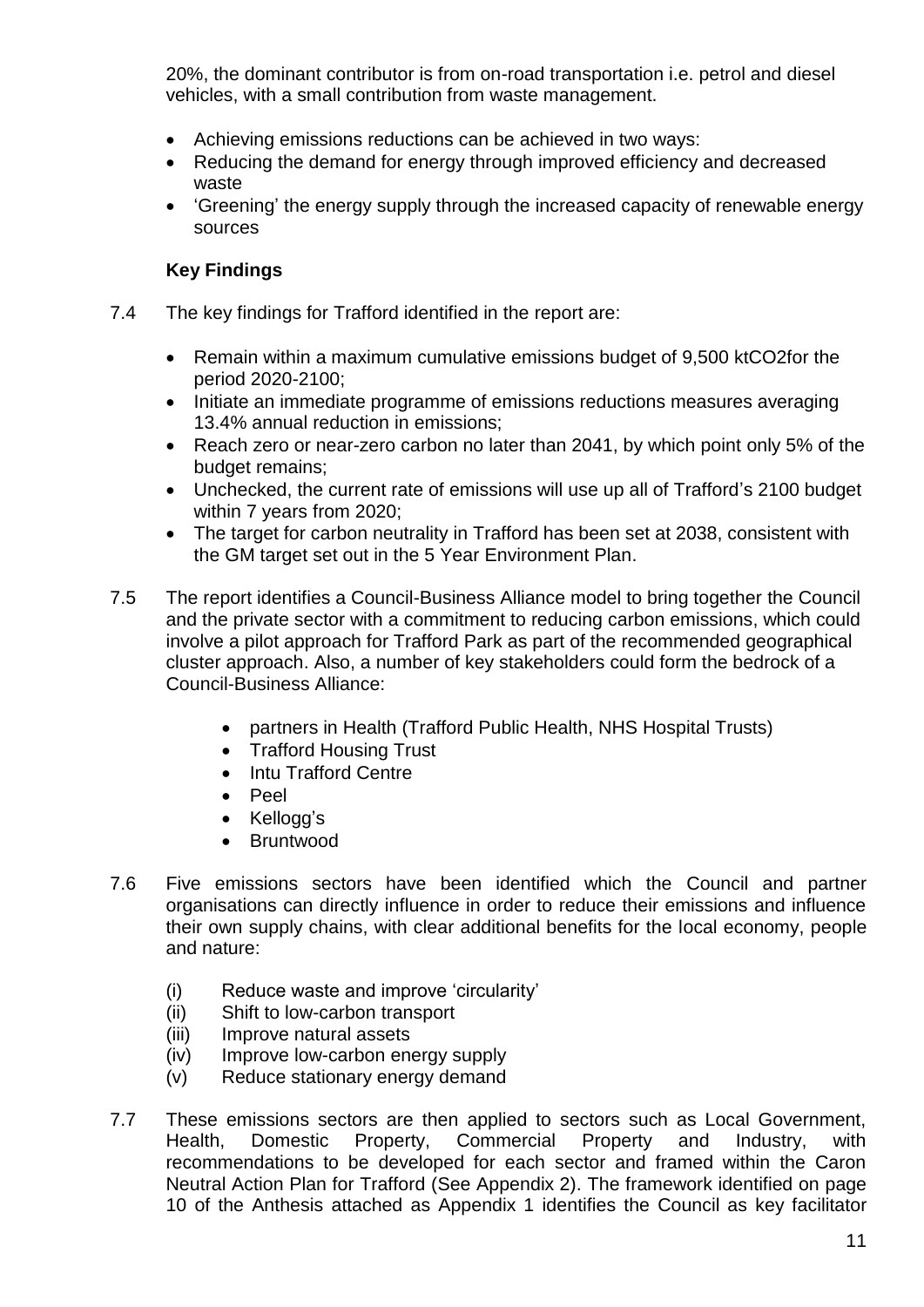and convenor, seizing the potential of existing partnership structures and geographical clusters to provide a platform from which Trafford as a borough can share information, pool resources and develop and implement climate change projects.

- 7.8 As stated in the Anthesis Report, no single organisation individually contributes more than 5% of Trafford's total. All organisations must therefore reduce their emissions by unprecedented and significant margins to stay within the Trafford and GM budget.
- 7.9 Carbon neutrality for Trafford can only be achieved in collaboration with private and public sector partners, as well as Trafford employees and residents. Effective collaborative action will play a central role in the climate emergency response as part of a green recovery from the COVID-19 pandemic.
- 7.10 The Council, along with 18 other local authorities, is also supporting Anthesis in their Innovate UK funding bid to The Government's Sustainable Innovation Fund around Local Authority-Based Insetting, which aims to stimulate more local investment in low carbon projects and help local economies to build back better following the COVID-19 pandemic and help local councils and supporting organisations recognise the emissions impact of their actions that relate to projects outside of their direct control, but within the local authority boundary.

### **8.0 Carbon Neutral Action Plan**

- 8.1 Building on the Anthesis Carbon Neutral Framework and recommendations, an initial Draft Trafford Carbon Neutral Action Plan is attached as Appendix 2. This Action Plan follows the suggested themes and measures identified in the Anthesis report and includes other actions that need to be implemented. The main themes are:
	- (i) Governance (ii) Engagement and Collaboration (iii) Waste (iv)Transport (v) Energy (vi) Natural Assets
- 8.2 The Action Plan is complementary to the Council's Corporate Objectives and the GM 5 Year Environment Plan.

### **9.0 Governance Arrangements**

- 9.1 Currently, there are no officer or member level groups co-ordinating and monitoring climate change work across the Council or through the Trafford Partnership, although the Council continues to participate in GM working groups, projects and performance monitoring. The Anthesis Report proposes new partnering and governance arrangements that will enable the necessary collaborative work to take place.
- 9.2 Figure 1 of the attached Anthesis Report (Appendix 1) illustrates proposed arrangements, which need to be considered alongside the existing structures and working relationships of the Council and the Trafford Partnership. A Council-Business Alliance Model as identified would require the Council to review its current staff resource in order to administer and co-ordinate such a group. Existing groups such as the Trafford Park Business Network could offer the potential in terms of the application of this model, whilst The Business Growth Hub and Groundwork are highlighted as offering potential to link between organisations located within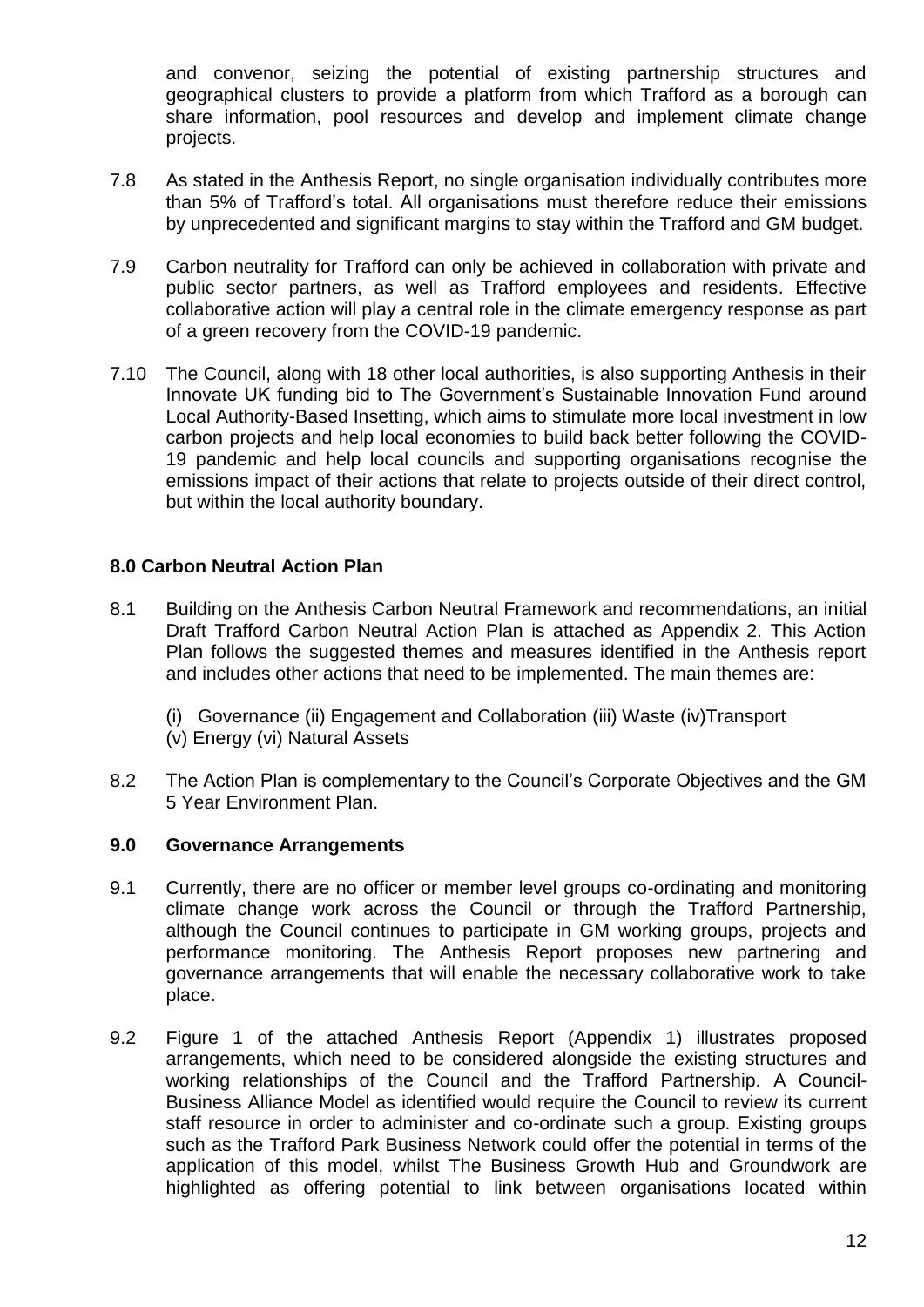geographical clusters through existing networks and relationships. This model will be assessed as part of the remit of the proposed group below.

### **Proposed Approach**

- 9.3 To utilise existing structures and better link and co-ordinate clean air with the climate change agenda, it is proposed to broaden the scope and membership of the existing Trafford Air Quality Commission to become the Trafford Air Quality and Climate Change Commission, which would have responsibility for developing, delivering and monitoring the Carbon Neutral Action Plan.
- 9.4 The expanded Commission would include representatives from relevant Council departments, partner organisations and cross-party nominated Councillors. The Commission would report to the Trafford Partnership's Inclusive Growth Board and Health and Wellbeing Board and vice versa, with a relevant representative from the Commission siting on both Boards. This will enable improved co-ordination of activities and resources relating to climate change.

#### **10.0 Next Steps**

Following Executive approval, the proposed working arrangements detailed in 9.3 will be established to develop, co-ordinate and implement the Action Plan. The Draft Action Plan and activity update will be submitted to the Executive in December 2020.

#### **11.0 Consultation**

- 11.1 Production of the Anthesis Report involved consultation with Council service representatives through a focused workshop session, with additional business engagement taking place at an event at Lancashire Cricket Club. Further engagement with key partners was undertaken following interest expressed at this event, which is ongoing due to the impact of COVID-19 on partners.
- 11.2 A further programme of stakeholder and partner engagement will be developed alongside the production of the Carbon Neutral Action Plan for Trafford, including Council employees, Elected Members and Trafford residents.

### **12.0 Wider Corporate Links**

The Trafford Carbon Neutral Action Plan will be consistent with the Council's Corporate Plan and Corporate Objectives, as well as the adopted Core Strategy and the Trafford Local Plan as it is progresses through draft and consultation stages. The Action Plan and associated work will also support the Council's COVID-19 recovery strategy. At GM level, the Action Plan will be aligned with the themes and approach expressed in the GM 5 Year Environment Plan, as well as the ambitions contained with the GM Strategy, draft GM Spatial Framework, GM Cultural Strategy, GM Transport Strategy, GM Local Industrial Strategy and GM COVID 19 Recovery Plan.

### **13.0 Other Options**

Other options include continuing to report at GM level through relevant service areas in the context of the GM 5 Year Environment Plan and Green City Region Partnership without dedicated local arrangements in Trafford. Individual projects and